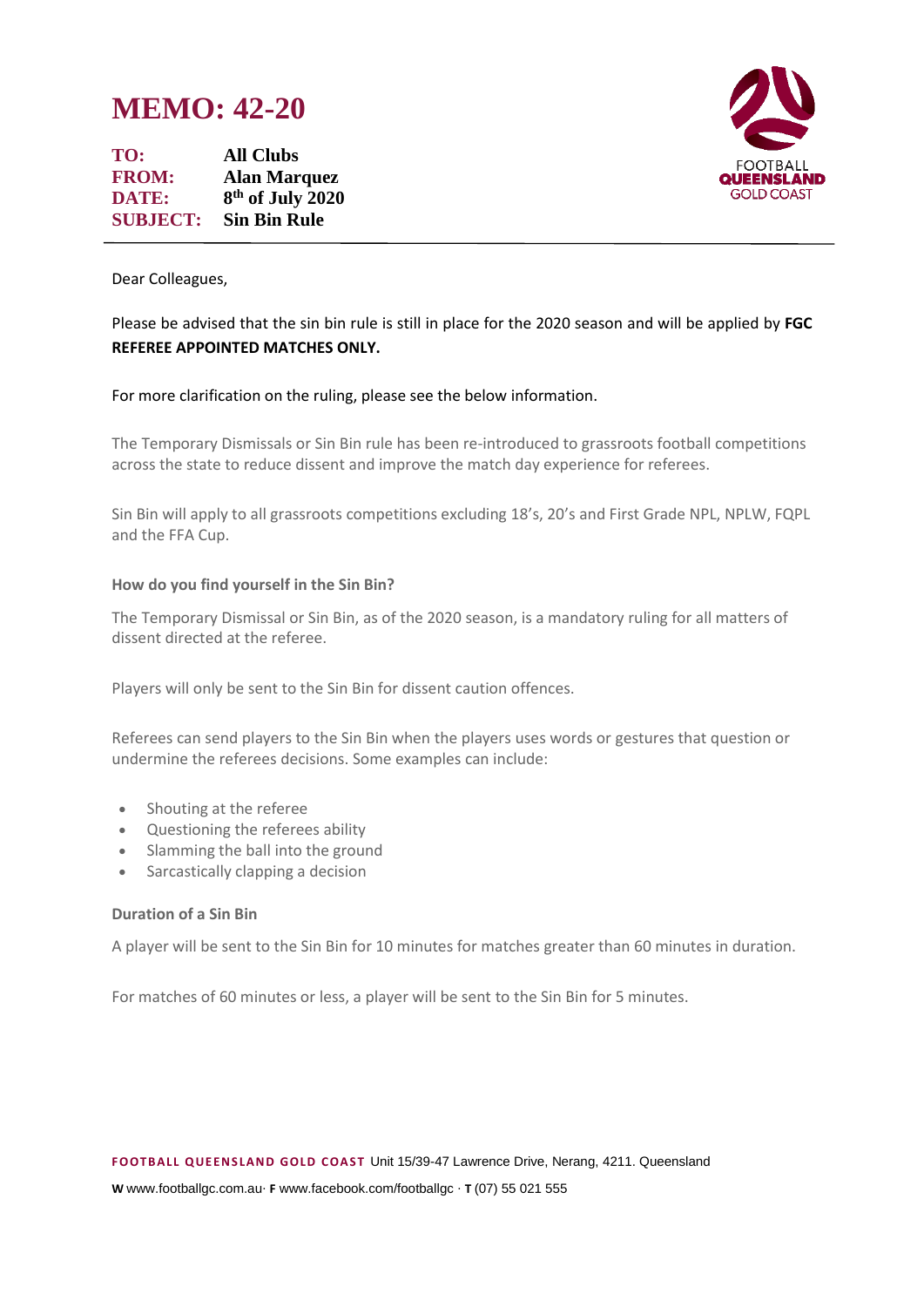

## **What if the Sin Bin period does not expire before half-time, full-time or extra-time?**

- If the Sin Bin period does not expire before the end of the first-half, the remainder of the Sin Bin will continue to the second-half.
- If the Sin Bin period does not expire before the end of the second-half, the remainder of the Sin Bin will continue into extra-time.
- If the Sin Bin period does not expire before the end of extra-time, the player can still participate in penalties.

#### **Match Day Process**

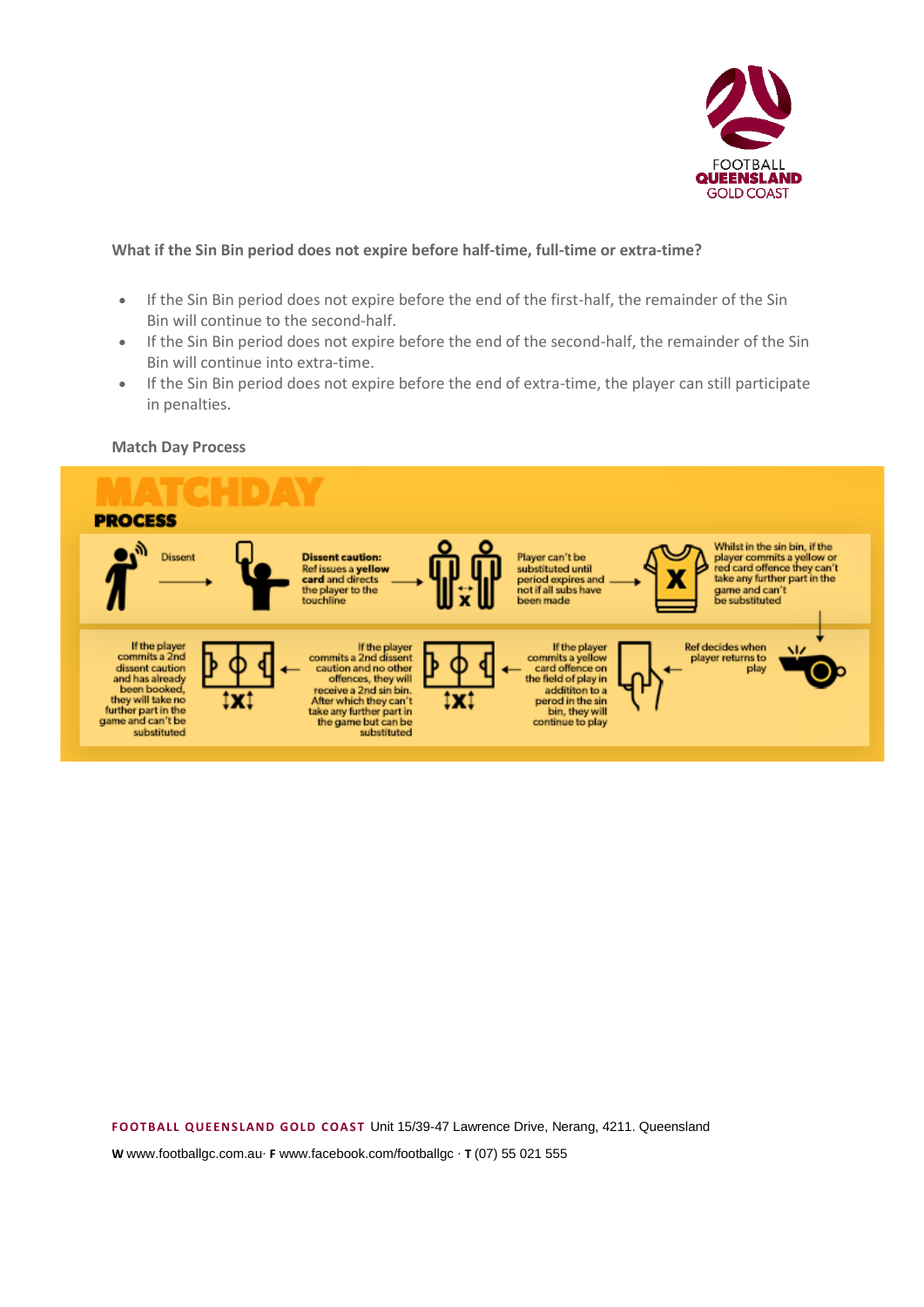

# **SIN BIN DECISION MATRIX**

The following matrix outlines different match day situations in which a dissent yellow card can be issued and the outcome for each situation.

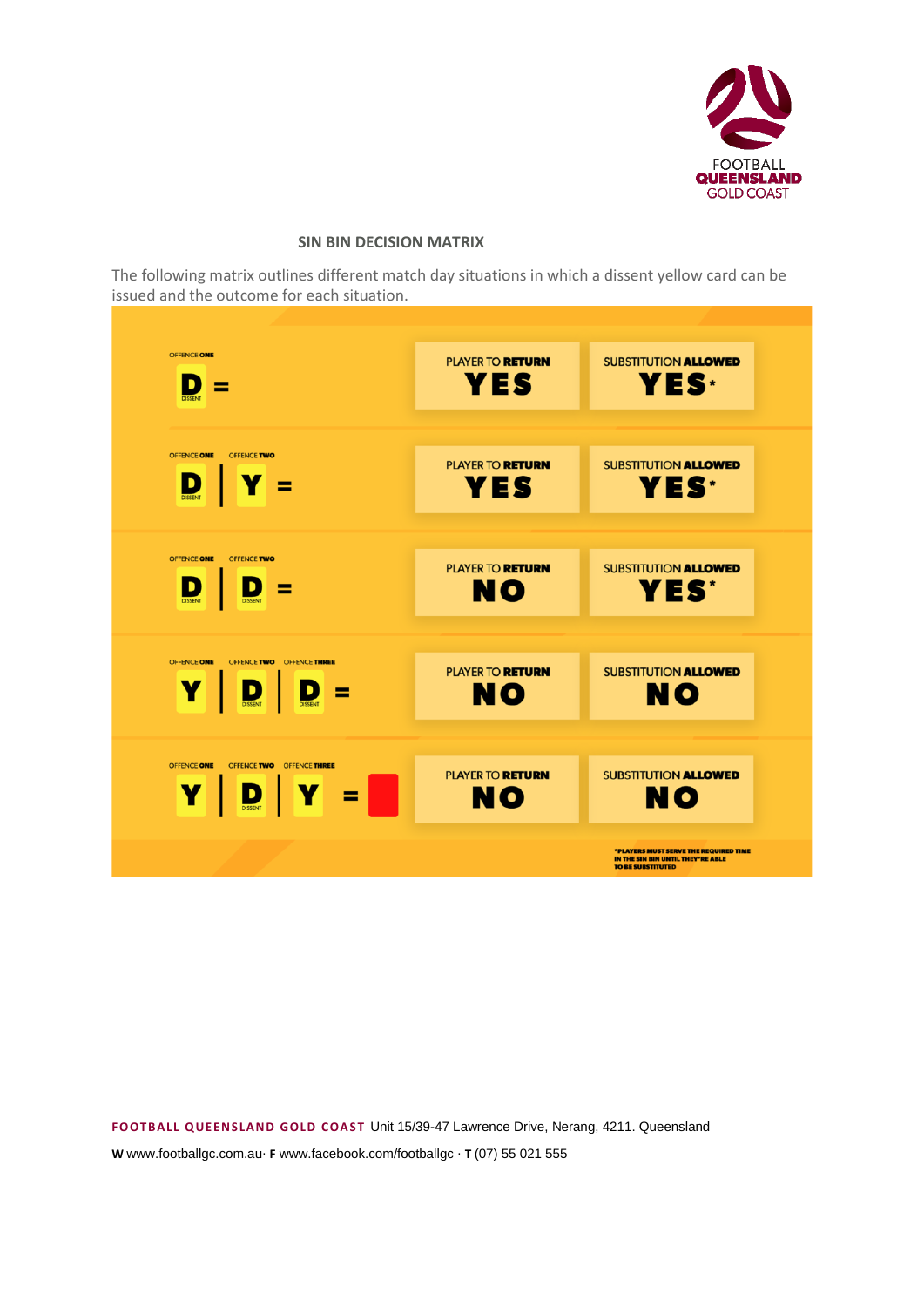

Each match day situation has been broken down and explained below to aid in understanding of the Sin Bin ruling.

All situations below are based on the timing of a senior football match of 90 minutes.

For matches of 60 minutes or less, players will serve 5 minutes in the sin bin.



# **Situation:**

• A player commits a dissent offence towards the referee.

#### **Decision:**

- The referee will issue a dissent yellow card and the player will be sent to the technical area for a period of 10 minutes.
- The player can return to the field of play or be substituted after serving their sin bin period.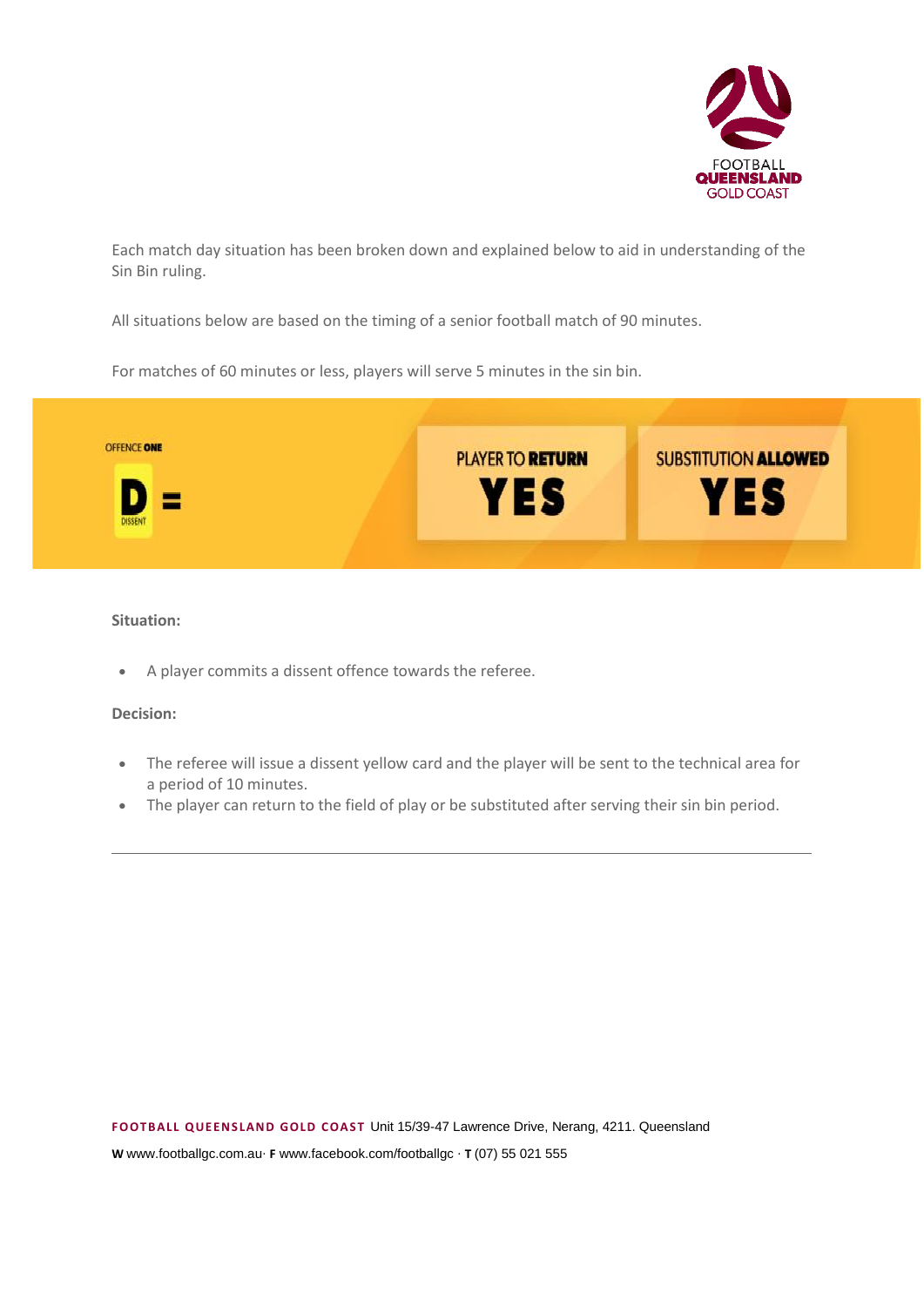



#### **Situation:**

- A player commits a dissent offence towards the referee and,
- Later in the match, the same player commits a non-dissent yellow card offence.

#### **Decision:**

- In the first instance, the referee will issue a dissent yellow card to the player resulting in the player being removed from the field of play for 10 minutes.
- In the second instance, the referee will issue a non-dissent yellow card to the player.
- The player can return to the field of play or be substituted after serving their sin bin period.

| <b>OFFENCE ONE</b><br><b>OFFENCE TWO</b><br><b>SUBSTITUTION ALLOWED</b><br>PLAYER TO <b>RETURN</b><br><b>YES</b><br>NO<br><b>DISSENT</b><br><b>DISSENT</b> |  |  |
|------------------------------------------------------------------------------------------------------------------------------------------------------------|--|--|
|                                                                                                                                                            |  |  |

#### **Situation:**

• A player commits a dissent offence towards the referee during a match.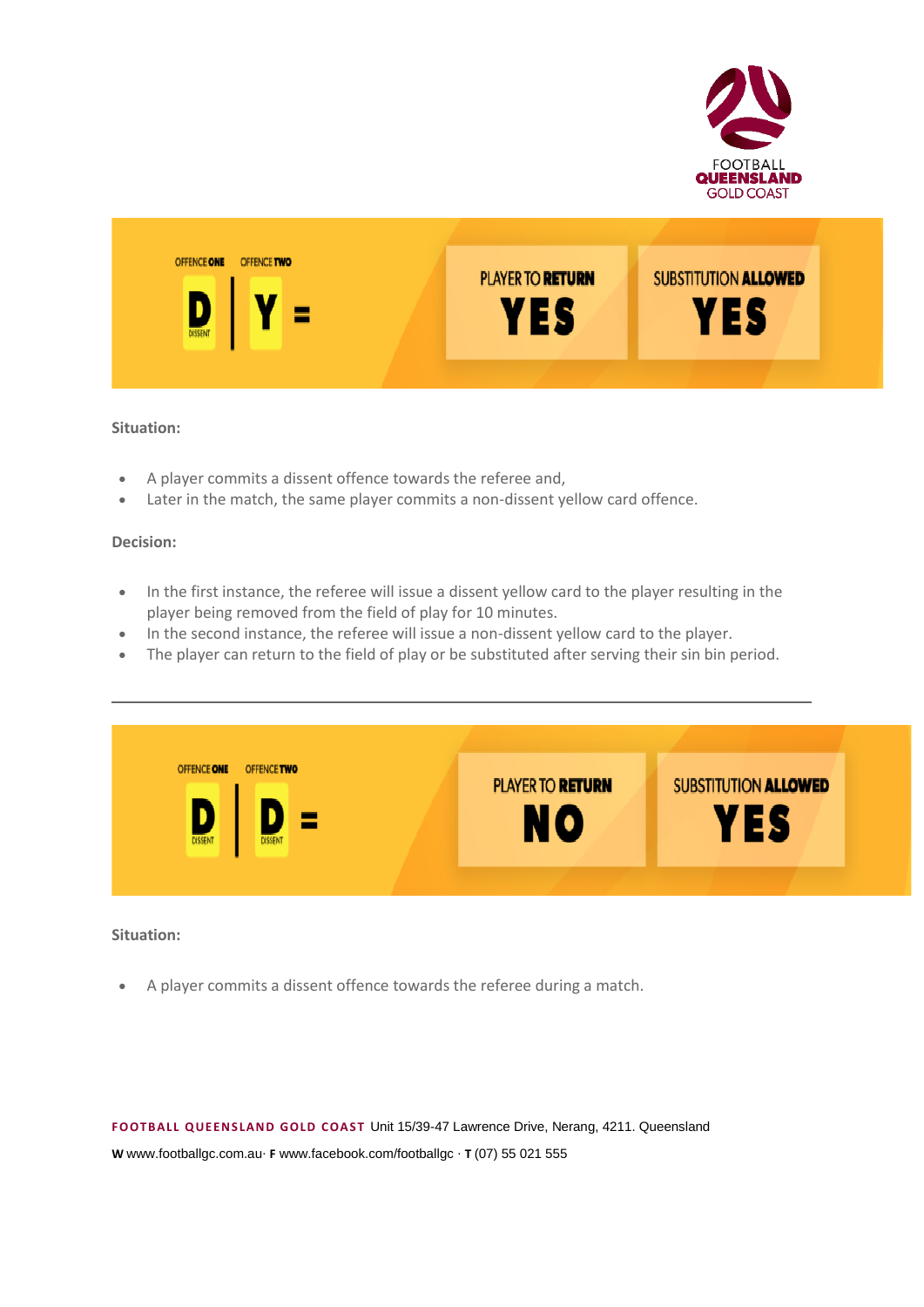• Later in the match, the same player commits a second dissent offence towards the referee (and no other offences).

## **Decision:**

- In the first instance, the player will be removed from the field of play to serve the sin bin period.
- After the second dissent caution, the player will return to the sin bin.
- After serving their second sin bin period, the player cannot return to the field of play but can be substituted.



# **Situation:**

- A player commits a non-dissent yellow card offence.
- The player then commits a dissent offence towards the referee during a match.
- The player also commits a second dissent offence towards the referee.

#### **Decision:**

- In the first instance of a dissent yellow card, the player will be removed from the field of play to serve the sin bin period.
- As the player has committed a second dissent caution and has previously received a nondissent yellow card, they cannot return to the field of play and cannot be substituted.